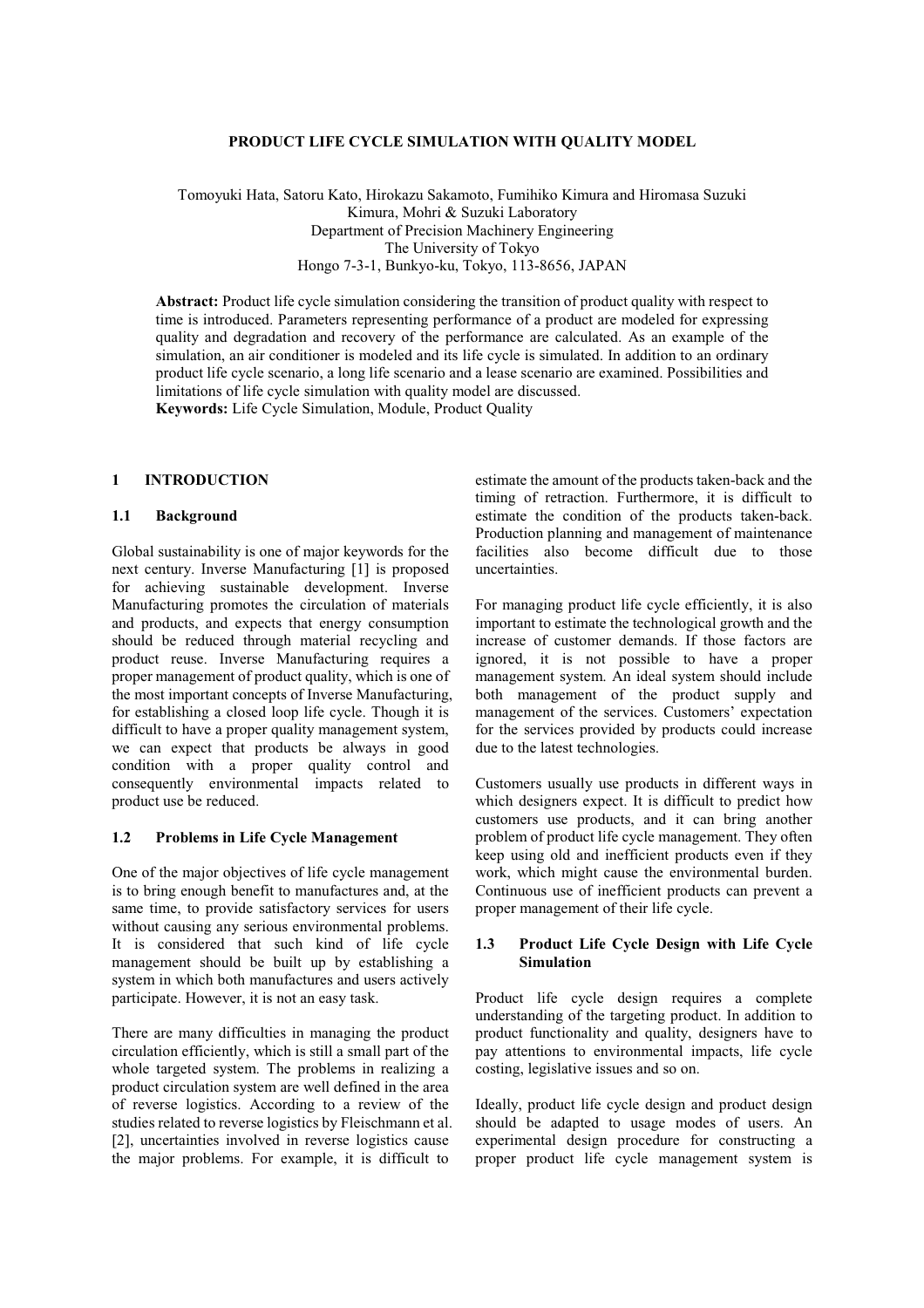proposed [3] with considering major constraints discussed above. The procedure for product life cycle design is split into 4 major steps; (1) conceptual design of product life cycle, (2) selection of life cycle scenarios, (3) product design which is adapted to life cycle scenario and (4) development of the management system of the processes included in the designed product system. Life cycle scenario roughly describes the sequences of processes included in life cycle. Life cycle simulation supports the selection of an appropriate life cycle scenario, which can strongly affect the efficiency of life cycle management. Life cycle design based on simulation is expected to help finding some clear clues to overcome the unwilling aspects of the life cycle.

There are various reasons why life cycle simulation might be promising for life cycle design. Some of them are as follows.

- *Specification of Characteristics of a Scenario* Life cycle can contain many uncertainties such as recycling rate and technological development, and there have been no definitive methods to estimate them. All the considerable possibilities should be examined by repetitive trials in order to specify characteristics of each scenario. Based on the identification of those characteristics, life cycle scenario should be discussed. Simulation can be a tool for trials.
- *Specification of Target for Design Improvement* In addition to specification of the characteristics, it might be possible to find the target of design improvement of product to realize innovative product systems. A sensitivity analysis of the results of simulation will help to estimate the effects of design improvements, for example, an addition of modularity. The difference from the modification of the scenario could be evaluated quantitatively.
- *Improvement of Life Cycle Standards* Current life cycles of products are constrained by technological limitations of products and social systems today. If we stick to them, it is difficult to develop desirable product systems. Life cycle simulation can be executed under different assumptions of products and life cycles, and evaluations of them might improve life cycle standards that designers should pursue.

# **1.4 Scope**

When we consider life cycle of continuously developing products, quality plays an important role. Consumers buy new products not only due to physical life of the previously used one, but also due to their functional life, in other words, quality of the product. If we focus on only services provided via products, the current product life cycle systems based on the complete possession might change. For example, sharing cars instead of individual possessions and leases of computers are often discussed, though we have not had a clear answer about which is the best solution from a viewpoint of life cycle management.

The objectives of this study are (1) to improve life cycle models and procedures for life cycle simulation, (2) to examine the differences among several scenarios quantitatively using data under some constraints, (3) to examine the effects of modification of limitations and assumptions for products and technologies and (4) to develop a methodology to design product life cycle and product systems.

In this study, product quality is modeled more precisely than our previous study [4], in that performance indices are derived from the functional relations between modules. Then life cycle simulation with modeling product quality is executed with reliable data obtained from a commercial manufacturer. Finally, appropriate product systems are investigated.

## **2 LIFE CYCLE SIMULATION**

### **2.1 Related Studies**

There are many studies on product life cycle using life cycle simulation for evaluating the life cycle in the research area of mechanical design and manufacturing. Usually reliability draws the major interest of researchers and manufacturers.

From a viewpoint of design, Nonomura et al. simulate several life cycles of fax with assuming different modes of usage, and derive product modularity suitable for each scenario with genetic algorithm [5]. Bras et al. use life cycle simulation for setting design objectives, such as possible recycle rate, in iterative and periodic design renovations [6].

Another direction is to simulate process sequences including recycled materials as well as virgin material. Murayama et al. use Petri-net models for simulation and investigate effective circulation of recycled material [7].

## **2.2 Product Model and Life Cycle Model**

In this study a product is considered to consist of several modules. When one of the modules is out of order, the product loses its functionality and is recovered by replacing the broken module with new one. A product is upgraded by replacing an old module with upgraded one. Product quality deteriorates due to use and is recovered to some extent by maintenance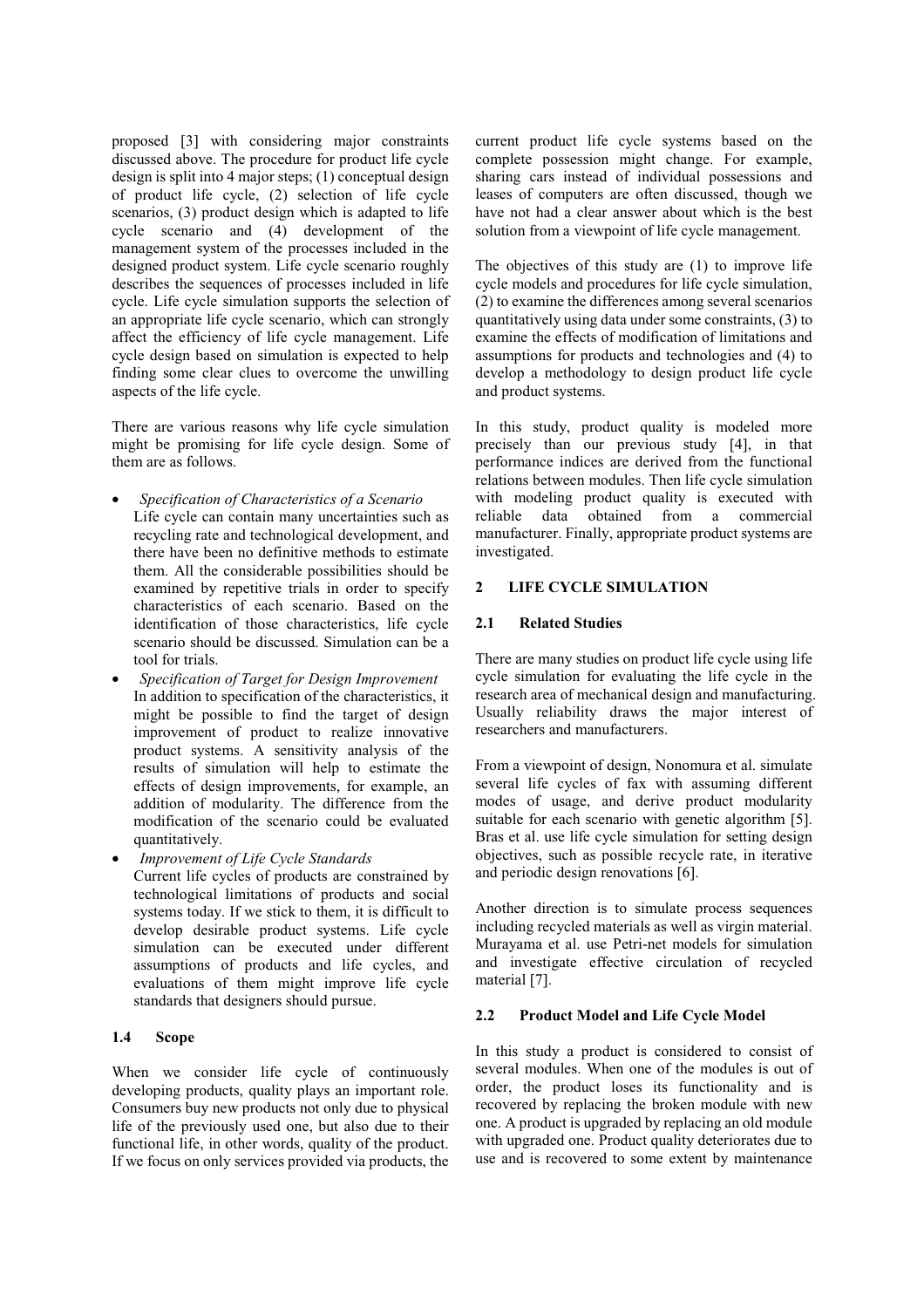services.

Product life cycle is modeled as a sequence of processes. Processes are; manufacturing, use, inspection, take-back, repair, overhaul, adjustment, recycling, processing for reuse, disposal and so on. Products and material are transferred form one processes to other processes. Each process has its own parameters such as energy consumption, processing costs and waste discharge.

The sequence of the processes depends on the life cycle scenario assigned to the product and its quality management system. For example, long-term use of the product with the complete maintenance is indicated, the life cycle model cares neither the upgrade process nor the recycling process. If a scenario requires the take-back of the products for quality management, the sequence includes processes needed for building it.

## **2.3 Life Cycle Simulation**

Life cycle simulation executes processes following the indication described as life cycle scenario at every small time step. At each time step, new products are manufactured if there are demands. Recycled materials and secondhand modules are used in production as long as it is possible. Products and modules transferred along the sequence defined by life cycle scenario. Figure 1 shows the core part of the flow of life cycle simulation.

Failures and malfunctions of components are generated according to the assigned failure distribution. Physical life of a component is related to failure rate. A product loses its function if one of the modules that are



Figure 1: Process Flow after Quality Evaluation

required to perform the function is out of order. When failure of a product occurs, the product is repaired by replacement of broken components or the product is replaced with a whole new one according to the scenario.

Some processes definitely related to the quality of the product, such as inspection, cleaning and overhaul, are executed according to the assigned life cycle scenario. The number of users, which equals the number of products, is fixed through the simulation.

# **3 MODELING PRODUCT QUALITY**

# **3.1 Quality**

In Quality Function Deployment (QFD), function is related to parameters that represent performance of a product. Then function of the product is measured and evaluated quantitatively. The important and difficult point to perform QFD is the mapping from function to such parameters that engineers can handle. The specification of parameters usually cannot be possible until the mechanism with which desired function is performed is decided. Though the mapping is a big problem, quality of a product is related to functional behavior, and can be evaluated by analyzing the behavior [8].

# **3.2 Quality: Performance and Reliability**

In general, quality has many meanings. Statistical quality control concerns mainly reliability and manufacturing errors. For a proper management of product life cycle, as discussed in this study, manufacturers should extend the meanings of quality and quality control. In this study, quality of a product is defined by the combination of performance and reliability in order to reflect trends of customers' demands. When a new model of a product is on sale, some of them buy new one even if the current one still works and the others continue to use the old one as long as it is reliable. The continuous use of an old system for a long time can cause critical environmental problems due to inefficient energy consumptions. For obtaining ideal product systems, consideration of quality, which includes performance and reliability, is introduced.

# **3.3 Functional Relation between Modules**

If a product could be partitioned into independent functional units, each functional parameter of a product is obtained from a parameter of a single unit. However, a functional parameter that represents product behavior often depends on several different modules and derived form the relation between them. For example, energy consumption of a product might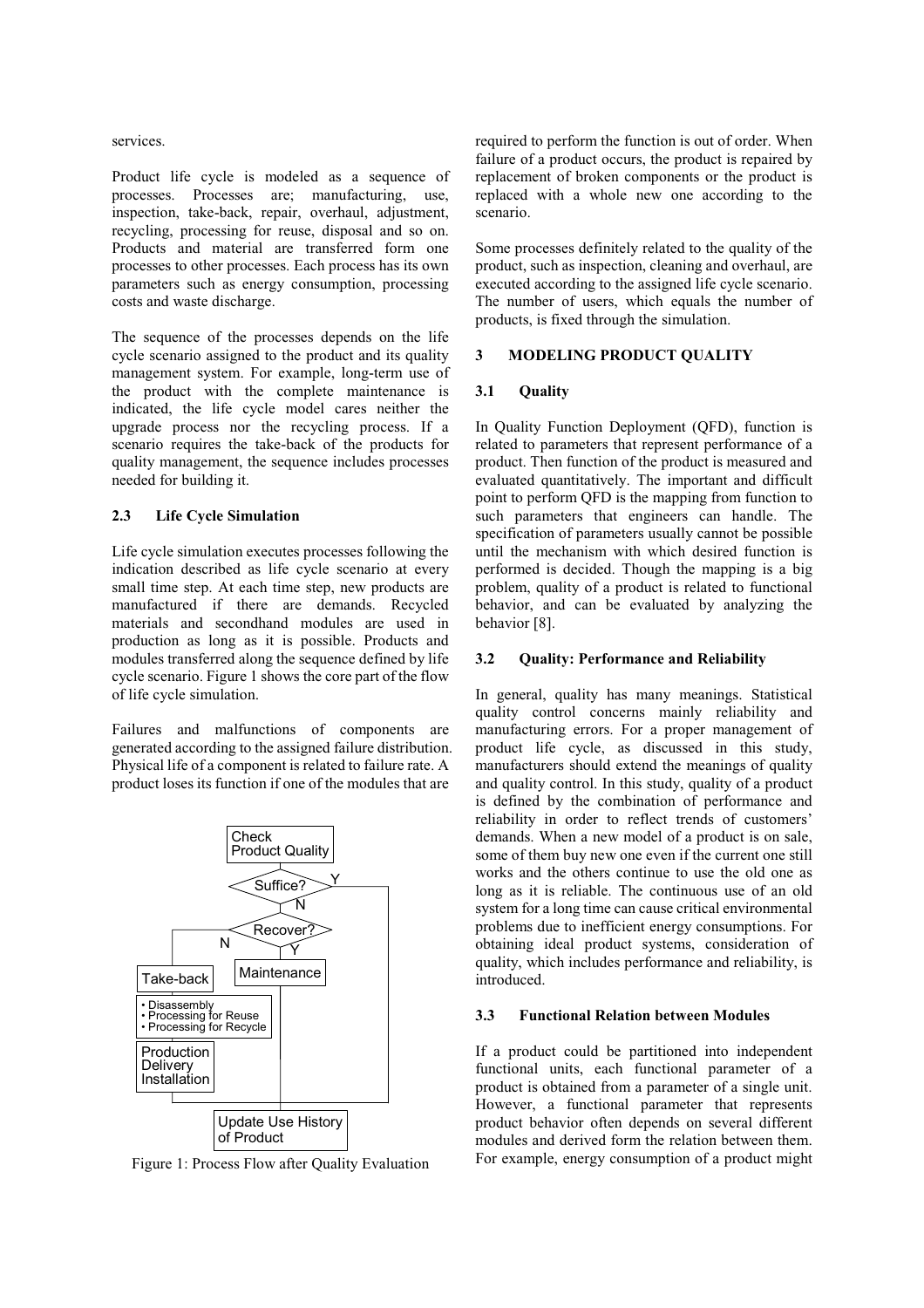have a linear relation and be obtained as a linear sum of energy consumption of each module in the product. The cooling power of a refrigerator might not be represented in a linear relation. It may depend on the performance of a compressor, the efficiency of radiator, capacity of the fridge and so on with nonlinear relations.

To reflect changes in quality due to degradation of modules in life cycle simulation, functional relations between modules have to be modeled clearly. It is important for not only obtaining product quality but also assuming modular upgrade scenarios with replacement of functionally divided units. To make functional relation models, functional block diagrams are used [9]. Physical components are represented as blocks in the model, and transmissions of energy, substances and signals are represented by allows. Constraints at interfaces between modules also specified in this relation model, and then it is used for replacement of the modules.

## **4 LIFE CYCLE OF AIR CONDITIONER**

As a target product of life cycle simulation, a typical air conditioning system for household use is selected. As shown in Figure 2, it has an indoor unit and an outer one. It is characterized as follows.

- It can be used for 10 years.
- Its cooling capability is 2.8kw.
- Filters for an indoor unit can be easily replaced and hopefully replaced in two or three weeks.

#### **4.1 Models and Scenarios**

### *Product Model of Air Conditioner*

Major components of an indoor unit of an air conditioner are; a heat exchanger, fans and a motor, a controller, air filters and casings. An outer unit has; a heat exchanger, a compressor, a propeller fan, a motor for spinning a fan, valves and a controller.

Total configurations of the system are expected to be the same for a few decades. However, performance of components of an air conditioner, such as efficiency of a heat exchanging process and capacity of compressor, are improved following the technological development of each component. Controlling units are often completely improved for better performance when the redesign of a system is performed. Design changes in one component often require replacement of other components. Consequently, few components in current air conditioners have possibility for reuse today.

The capacity of heating is modeled with the work and energy efficiency of compressor and quantity of heat *Indoor Unit*







Figure 2: Units of an Air Conditioner



Figure 3: Sequence of processes

exchanged at heat exchanger in an indoor unit. As parameter for indicating quality of an air conditioner, especially performance, heating capacity and averaged energy consumption for a typical usage mode are selected.

#### *Life Cycle Model*

The current product life cycle of air conditioners is shown in Figure 3. In the current system, actually no components are reused, so reuse is shown with broken line in this figure. Maintenance contains replacement of air filters of the indoor unit and cleaning of the units.

At their end of life most components are crushed, and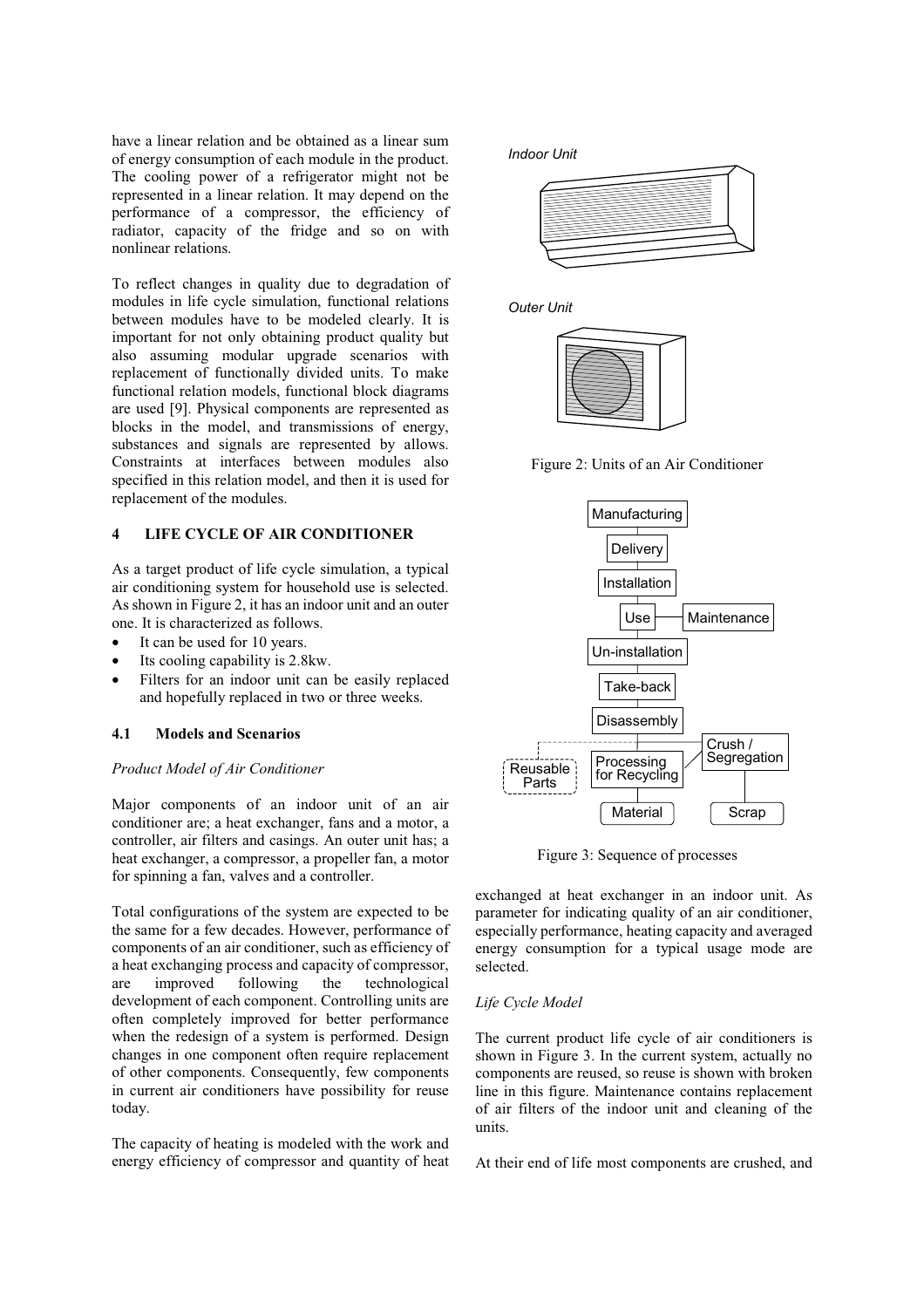materials that can be recycled are segregated from non-valuable scraps. Some components that are made from a single material are separated before crush process with balancing the cost and benefit. Heat exchangers and casings are separated at disassembly process and recycled as material.

The latest performance level of each component is assumed to keep improving gradually. When a product is replaced with a new one, the new one has the latest performance level. Components are degraded while being used. For example, clogging of air filters causes the decline of performance. Those relations for deriving performance from the conditions of components are presented in product model.

### *Life Cycle Scenarios for Air-conditioner*

As a reference of life cycle scenarios, current life cycle is modeled as "ordinary scenario." In addition to "ordinary scenario," "long life scenario" and 'lease scenario" are examined for obtaining a better product systems. The major differences among the scenarios are shown in Table 1. The prices of the air conditioner are set with some differences according to the scenario, but the structure of the air conditioner and the properties of components are the same for all the scenarios.

In "long life scenario," it is expected that the amount of wastes be reduced. However, performance cannot be good without proper quality control in use phase. Cleaning of the heat exchanger after 7.5 years of use, which is the half of its whole life, is performed as maintenance for such quality control. It is difficult to reuse since they are degraded so much.

In "lease scenario," air conditioners are periodically replaced. Users have chances to renew products with better performance more frequently than "normal scenario." It requires costs for delivery and take-back, but users can enjoy better quality. Manufacturers also can have chances to manage product quality, which might increase the possibility for reuse. As long as reliability and technological requirements suffice, components are reused.

## **4.2 Evaluation of Scenarios**

Assuming the same structures, physical life and material properties of current products, three scenarios are simulated for 30 years of use. There are some limitations for recycling plastics under current technologies. If recycling doesn't pay, crushed components are handled as scrap without recycling.

### *Amount of Waste*

Table 1: Life Cycle Scenarios

| <b>Scenario</b> | Life [Years] | Price [JPY] |
|-----------------|--------------|-------------|
| Ordinary        | 10.          | 150.000     |
| Long Life       | 15           | 150,000     |
| Lease           |              | 90.000      |



Figure 5: Power Consumption



Figure 6: Heating Capability

The amount of waste per user is shown in Figure 4. There are few components for reuse in the current air conditioners. Recycle rate is not set so high because of the cost for recycling and few demands for recycled materials. In lease scenario, most parts of the products are replaced, and a few components are reused. Consequently large amount of waste is generated.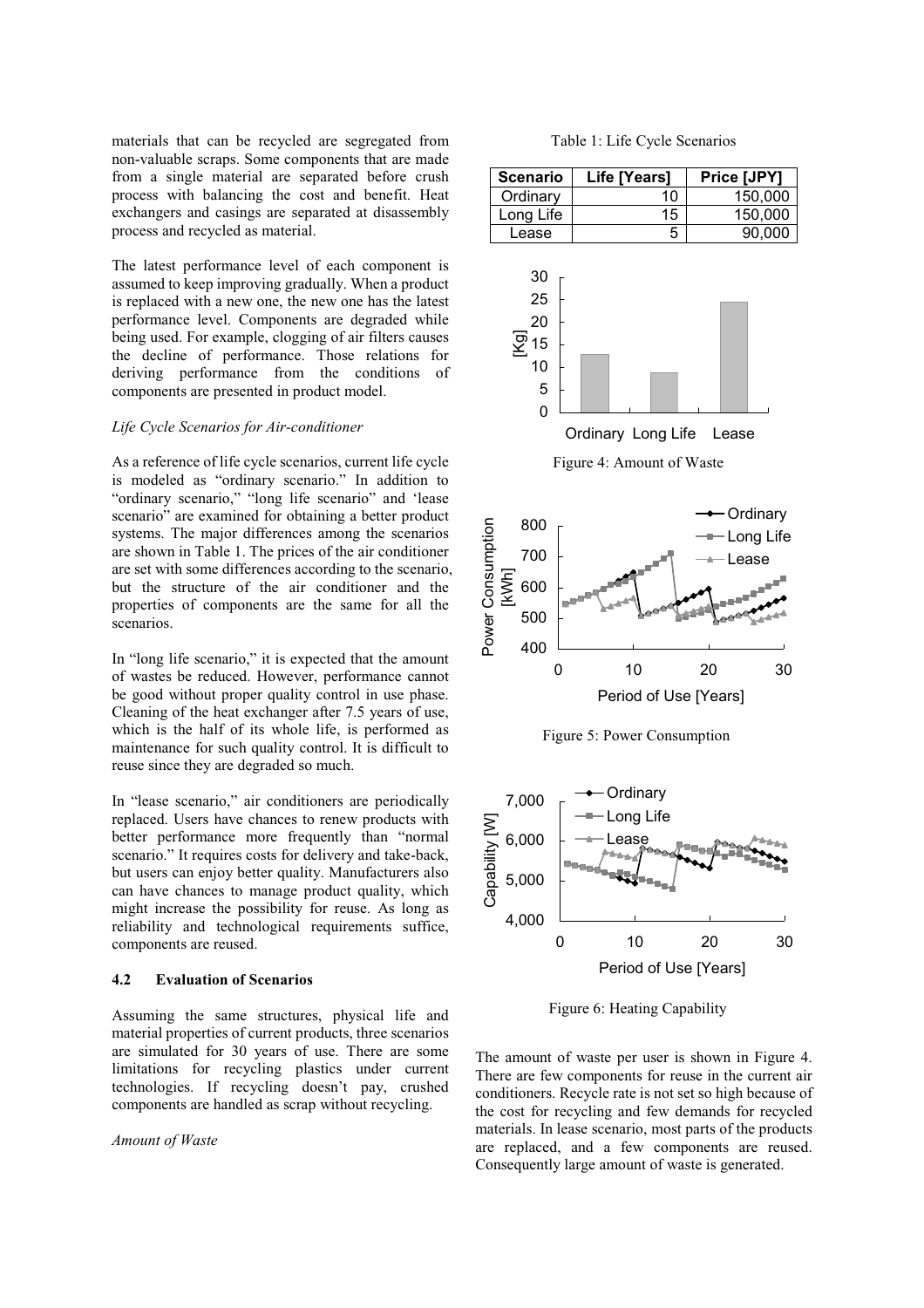

(per unit, averaged)

Table 2: Result of Simulation

|           | LCC (User) | Heating Capability | Amount of Wastes | Energy Consumption<br>in use | Manufacturer<br>Benefit of |
|-----------|------------|--------------------|------------------|------------------------------|----------------------------|
| Ordinary  |            | 1                  |                  |                              |                            |
| Long Life | 1.14       | 0.98               | 1.45             | 0.94                         | 0.79                       |
| Lease     | 0.9        | 1.04               | 0.53             | 1.05                         | 1.15                       |

## *Quality*

As one of the parameters for evaluating quality, the transition of the maximum capacity for heating is shown in Figure 5. Since "lease scenario" can follow the latest technologies due to the circulation in short cycles, air conditioners in that scenario have the best performance. The difference between long life and other two scenarios becomes large after 10 years of use. Even though the air conditioner is properly maintained, the difference becomes large.

The level of performance can have large effects on environmental impacts. Figure 6 shows the transitions of the averaged yearly energy consumption. If lease scenario can save more energy than the energy required for production and circulation, lease scenario may be considered preferable from a holistic viewpoint.

#### *Cost*

Figure 7 shows yearly cost paid by users. It shows an average obtained from 30-year-use. Users pay for product, installation, electricity for use, recycling and disposal. Figure 8 shows yearly sales and profit of manufacturers.

### *Summary*

A summary of the simulation result is shown in Table 2. The numerical values are standardized with respect to the ordinal life cycle. The larger the number in Table 2 is, the better. If the long life scenario is applied to an air conditioner with current configuration, where only replacement of air filters and cleaning of a heat exchanger are executed as maintenance, quality doesn't seem to suffice the demand. Though the amount of wastes is reduced, it forms a trade off against the environmental impact caused by lower efficiency of energy use.

# **4.3 Improvement of Product Systems of Air Conditioners**

Product life cycles are constrained by the limitations of properties of products, such as reusability and recycling cost. In this example of air conditioner assuming current limitations, lease scenario is constrained by the low rate of component reuse and does not have a good result in the amount of waste. If product systems are redesigned considering both product and its life cycle, the results might change completely.

## *Long Life Scenario with Modified Maintenance*

In addition to ordinary maintenance in long life scenario, such as cleaning of a heat exchanger, replacements of functionally important parts are assumed. Motors and a compressor are replaced at maintenance after 7.5 years of use. Figure 9 shows the transitions of yearly averaged power consumption. Due to the modular maintenance, where modules are replaced, performance is improved without increasing the amount of waste so much.

#### *Lease Scenario with Modified Product Properties*

If components that are taken-back in short intervals,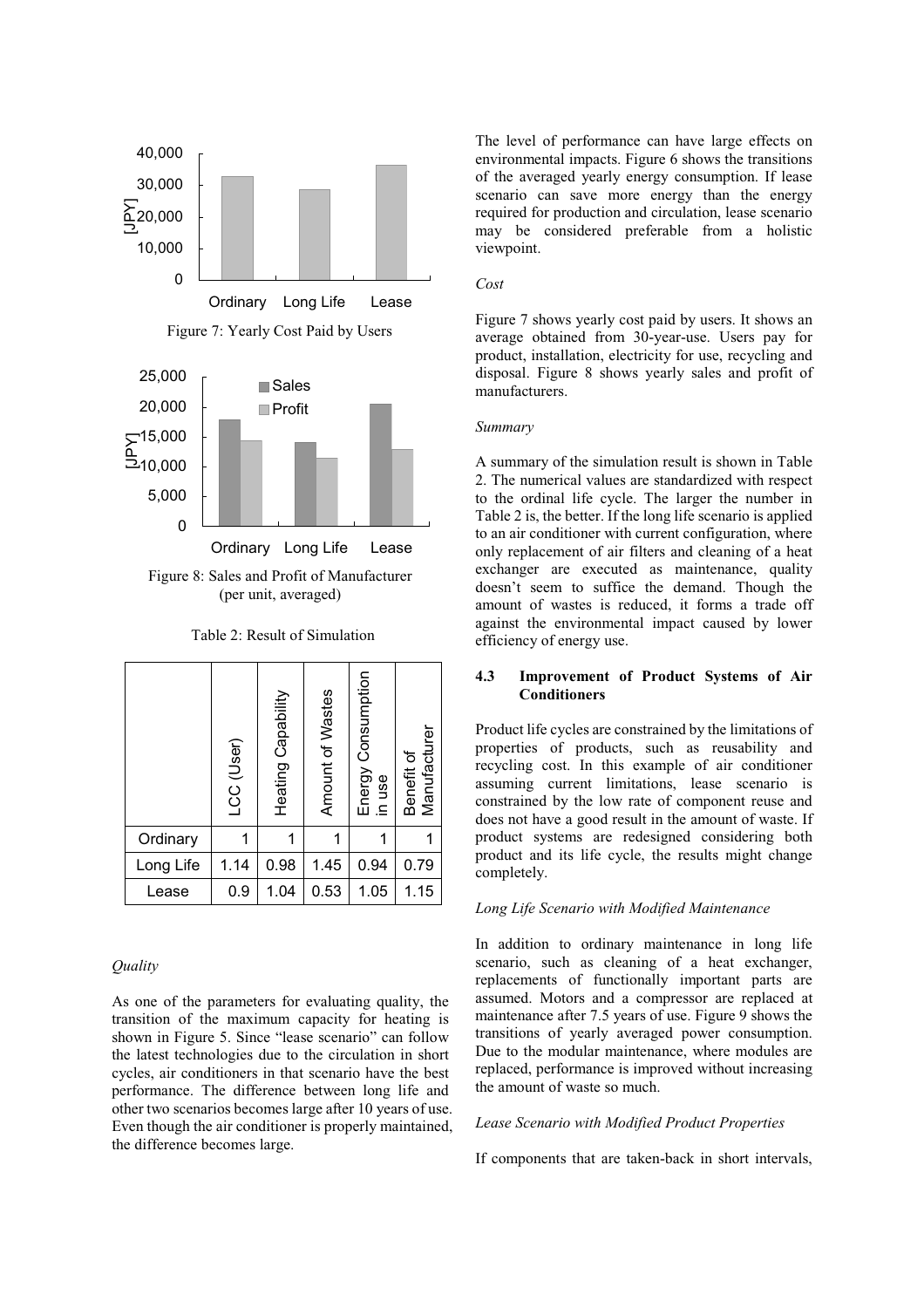

Figure 9: Power Consumption

Table 3: Result of Simulation (with Modified Product Properties)

|             | LCC (User) | Heating Capability | Amount of Wastes | Energy Consumption<br>in use | Manufacturer<br>Benefit of |
|-------------|------------|--------------------|------------------|------------------------------|----------------------------|
| Ordinary    |            |                    |                  |                              |                            |
| Long Life 2 | 1.03       | 0.99               | 1.41             | 1                            | 0.99                       |
| Lease 2     | 0.90       | 1.04               | 0.89             | 1.05                         | 1.15                       |

they might have more chances to reuse after refurbishment. If reuse is increased, the incompetence of the lease scenario that it generates much waste can be improved. It is assumed that motors, valves, a part of frames and control units are reused without preventing technological progresses. The amount of waste is reduced and manufactures' profit is improved. In Table 3 the comparison between ordinary scenario and improved lease scenario is shown.

### *Summary*

Table 3 shows a summary of the results of the modification of scenario. Though modifications are made without complete verification of their possibilities and we cannot show how those modifications can be realized, results of simulation can show the effects of modification.

### **5 DISCUSSIONS AND CONCLUSIONS**

## **5.1 Discussions on Design Methodology**

The differences among life cycle scenarios can be compared quantitatively by executing simulation. Some possible arguments for the simulation are discussed here for pursuing appropriate procedures for life cycle design.

# *Accuracy of Results of Simulation*

Data for simulation, such as price of a component, cost and physical life, are assumed from the current products and processes. The accuracy of the results of simulation strongly depends on those data. There are some inaccurate data such as disassembly cost and disposal cost. Such cost holds at most 5 % of the total costs. The modification of these ambiguous values does not seem to have large effects on the total trends of the scenario as long as the assumption in the proper of range.

Technological growth of each component also has large impacts on the result because that trend is used in quality evaluation. It is not possible to estimate definitive trends of functional growth. We cannot assure the accuracy of this. Also there are many factors that disturb the circulation of products. Some of such noises come from uncertainties included in product systems. For example, only failure of products is included as a factor that disturbs life cycle scenario in this simulation. This simulation lacks models for other factors of uncertainties.

### *Possibility for Improvement of Product Systems*

We started from the same product specification for different life cycle scenarios in this study. Users will choose a product with higher performance when they plan to use the product for a long time even if it costs much initially. In that case, life cycle scenario should be evaluated with the different types of products that fit to those intensions of users.

This study deals the ideal circulation of single product configuration. Replacement of modules is included, but sharing modules in product family is not considered. In general, several types of products are available in the market and modules are shared in the product family. Activating circulation of modules by reuse and sharing is considered as a good approach to realize a closed loop production system. In order to examine such circulation, life cycle model for simulation has to be extended.

As for quality evaluation only a few characteristics are calculated. There could be many other parameters to